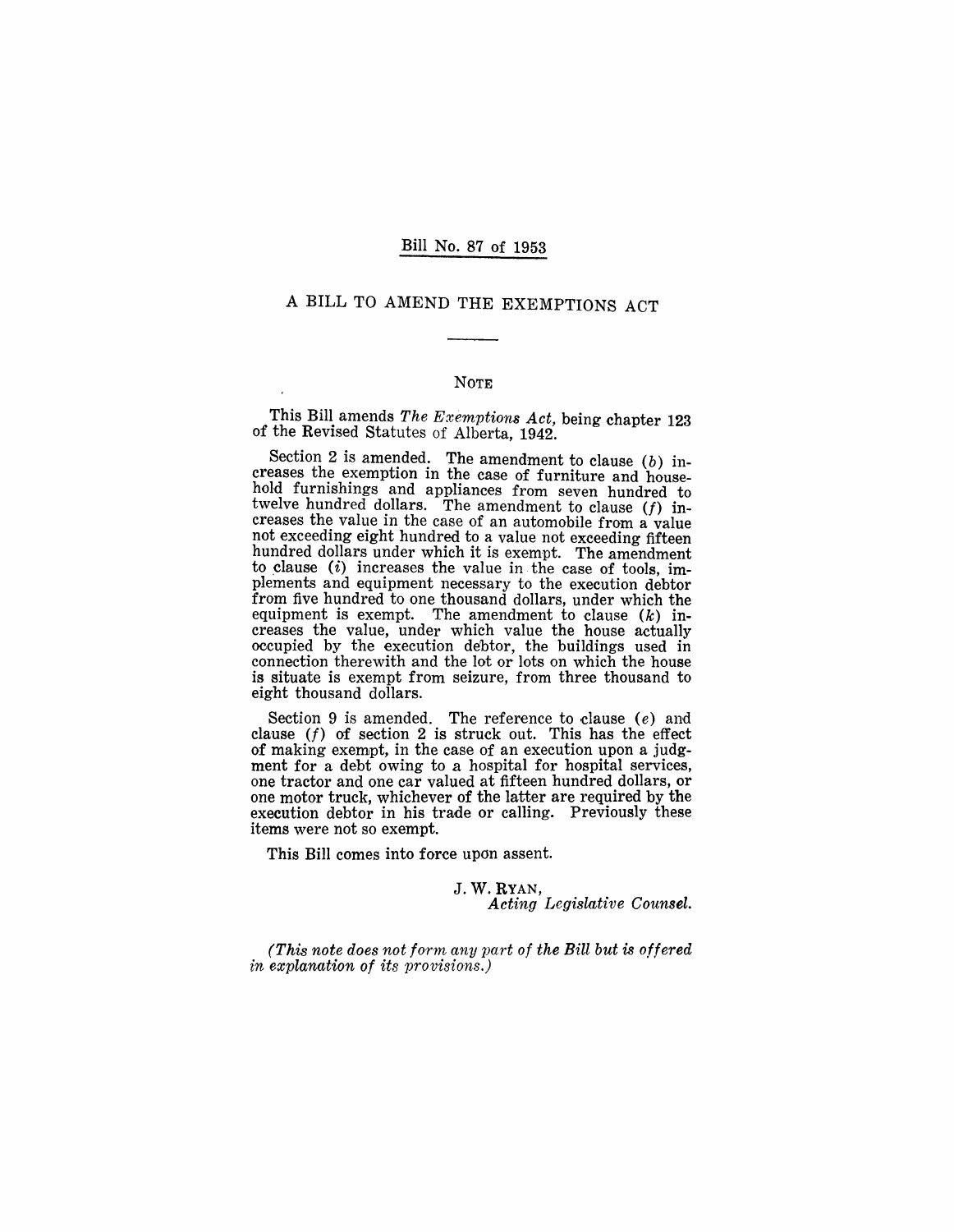# **BILL**

## No. 87 of 1953

#### **An** Act to amend The Exemptions Act

#### *( Assented to ,1959)*

**HER** MAJESTY, by and with the advice and consent of the Legislative Assembly of the Province of Alberta, enacts as follows:

*1. The Exemptions Act,* being chapter 123 of the Revised Statutes of Alberta, 1942, is hereby amended.

**2.** Section 2 is amended Section 2

- (a) by striking out the word "seven", where it occurs in clause  $(b)$ , and by substituting the words "one thousand two";
- (b) by striking out the word "eight", where it occurs in clause  $\tilde{f}$ ), and by substituting the words "one thousand five";
- (c) by striking out the words "five hundred", where they occur in clause  $(i)$ , and by substituting the words "one thousand";
- (d) by striking out the word. "three" wherever it occurs in clause  $(k)$ , and by substituting the word "eight".

**3.** Section 9 is amended by striking out the words and Section 9 amended figure "and in paragraphs  $(e)$  and  $(f)$  of section 2".

4. This Act comes into force on the day upon which it is coming into assented to.  $\qquad \qquad \text{force}$